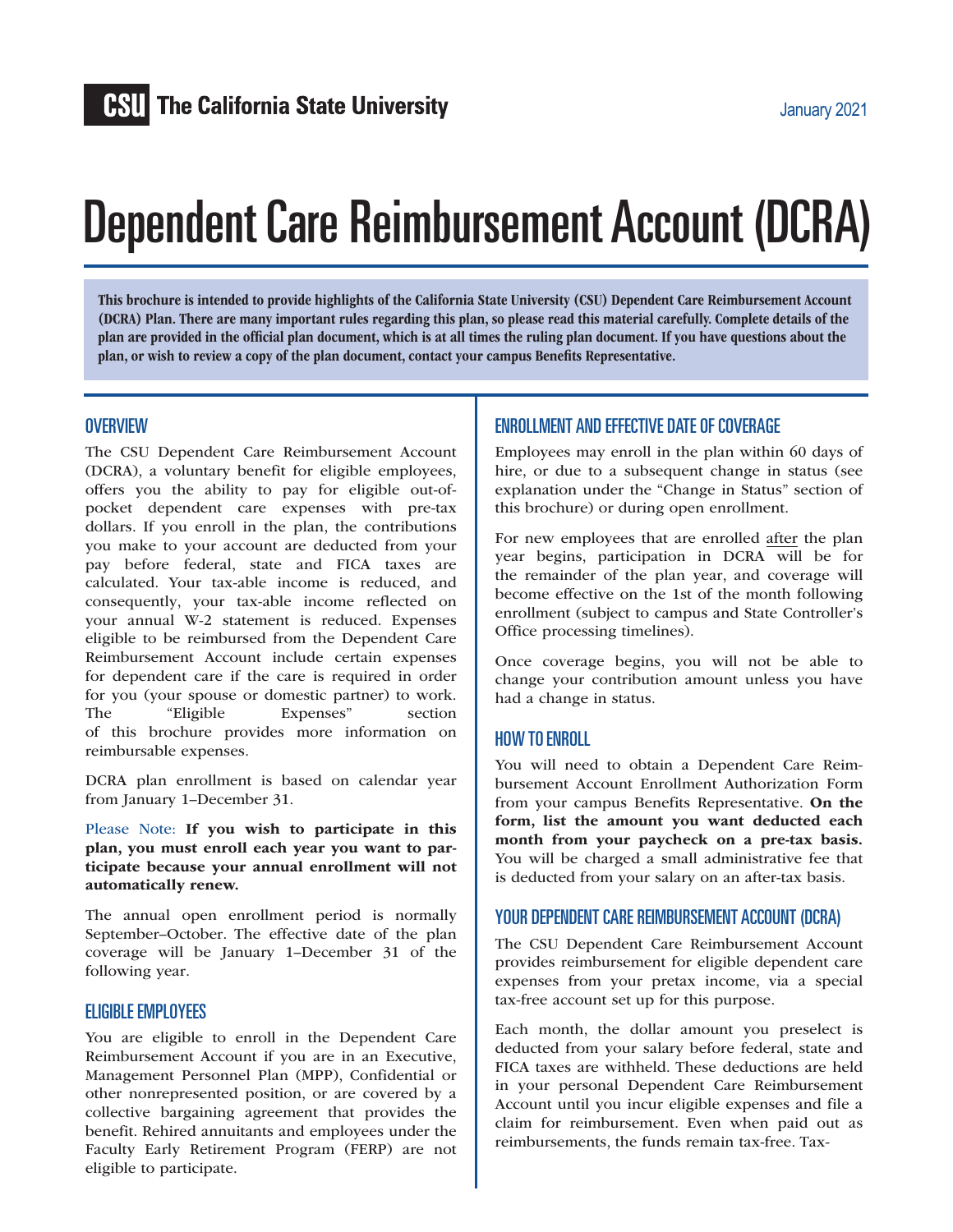free Dependent Care Reimbursement Accounts are governed by a number of rules, most of which are set by the Internal Revenue Service (IRS) and can be changed only by that agency.

# ELIGIBLE EXPENSES

Dependent care expenses will be eligible for reimbursement through your DCRA provided the care is required in order for you to be gainfully employed. If you are married, your spouse also must be employed or actively looking for work, unless he/she is physically and/or mentally unable to care for him or herself or is a full-time student. In addition, the Internal Revenue Code stipulates the following:

If you were divorced, legally separated, or lived apart from your spouse for all of the last six months of the preceding tax year, you may pay for dependent care for an eligible dependent child through your DCRA if:

- 1. You have custody of the child for the longer period of the year; and
- 2. You pay more than half the cost of the child's support; and
- 3. You are entitled to claim the child as a dependent on your income tax form or have legally waived your right to do so.

You can be reimbursed for the cost of care provided outside your home if the care is for your eligible dependents under age 13 or any other eligible dependent who regularly spends eight (8) or more hours per day in your home. However, you are not required to use a day care center; care also may be provided in your home or someone else's home. If care is received through a day care center, the day care center must provide care for six (6) or more individuals who do not live there and must receive payment for providing services to those individuals. In addition, the day care center must comply with all state and local licensing laws and regulations.

Expenses for household services may be eligible if the services are partly for the care of the qualifying dependent.

You can also be reimbursed for certain elder care expenses that are provided for a tax dependent that allow you (and spouse or domestic partner) to go to work. Generally, the dependent must live with you at least eight (8) hours per day (so this person cannot live in a nursing home), and the types of care can be in-home or at some sort of daily elder care facility.

Your provider must supply you with a name, address and Social Security number (SSN) or a Taxpayer's

Identification Number (TIN). You will need this information when you file your income tax return for the year, even though you are not claiming a tax credit for your expenses.

Expenses for care provided by your spouse, by someone you are entitled to claim as a dependent for income tax purposes, or by your child under the age of 19 at the end of the tax year, are not eligible for reimbursement through your DCRA.

Expenses must be incurred within the plan year and while you are covered under the DCRA. Expenses are considered "incurred" when the services are provided, not when the bill is paid or received.

## INELIGIBLE EXPENSES

Some expenses that are not eligible for reimbursement under the DCRA plan include:

- expenses for sleepover camp;
- nursing home expenses;
- educational expenses;
- separately billed charges for activities, transportation, food, clothing, etc.; and
- any other expenses that are not eligible for deduction on your federal income tax return.

# ELIGIBLE DEPENDENTS

Eligible dependents for whom DCRA reimbursements can be claimed are:

- 1. A child under age 13, for whom you or your spouse are entitled to claim dependent status on your federal income tax return. (See the first item under "Eligible Expenses" above for the rule on dependency in cases of separation and divorce);
- 2. A spouse who is physically or mentally unable to care for him/herself; or
- 3. A dependent who is physically or mentally not able to care for himself or herself and for whom you can claim an exemption on your federal tax return.

Please Note: DCRA is governed by federal IRS rules (based on Internal Revenue Code Section 125), which do not recognize registered domestic partner as a marital status. Therefore, you only may claim reimbursement for expenses paid for your domestic partner if he/she is a qualified tax dependent under IRS Section 152.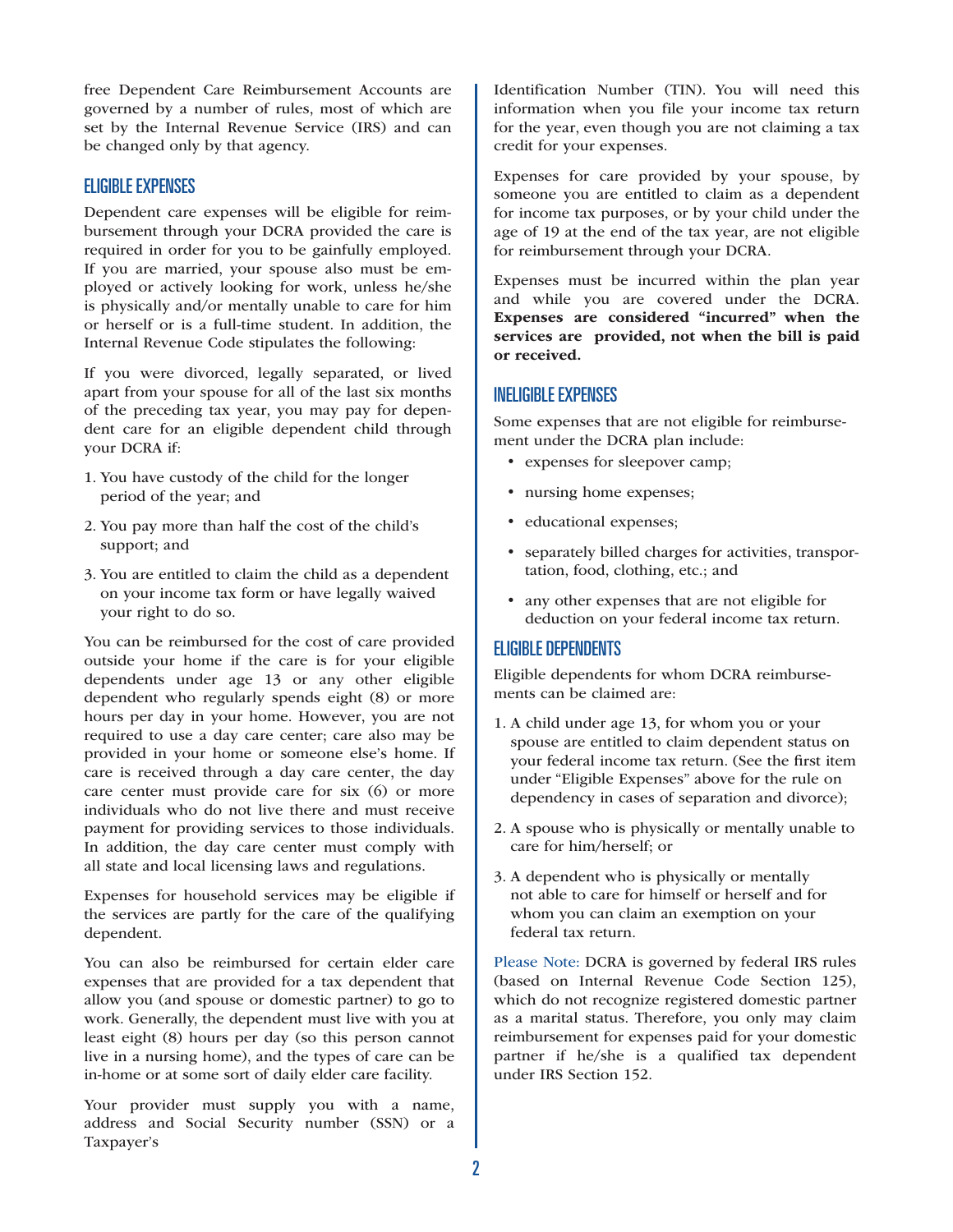## CHANGE IN STATUS

Once the plan year has begun, you cannot make changes in your authorization unless there has been a change in your status, as defined by the IRS.

#### Please note that your election must be on account of and consistent with one of the following events:

- Change in Marital Status Marriage, divorce, death of spouse, legal separation or annulment;
- Death of domestic partner;
- Change in Number of Dependents The birth, death, adoption or placement for adoption of a child;
- Termination/Commencement of Employment The beginning or the end of employment of the employee, spouse, domestic partner or dependent;
- Change in Work Hours Change in work schedule including a reduction or increase in hours, full-time/part-time switch, start/stop of unpaid leave of absence or a strike or lockout of employee, spouse, domestic partner or dependent;
- Dependent begins or ceases to meet eligibility Your dependent satisfies (or ceases to satisfy) dependent eligibility requirements for DCRA;
- Significant increase or decrease in cost of your dependent care provider (as long as provider is not a relative); or
- Change in dependent care provider.

If you have a change in status, you may increase (up to the appropriate IRS limit), decrease, start or stop your contributions by filing a new Authorization Form within 60 days of the status change. Any change you make must be on account of and consistent with the change in status.

If you stop your contributions, you may continue to submit any eligible expenses incurred before you stopped participating for the remainder of the plan year or until your account is exhausted, whichever comes first. (The same rule applies if you should terminate your CSU employment for any reason.)

## AMOUNT YOU CAN CONTRIBUTE

You can contribute any amount from a minimum of \$20 per month to a maximum of \$416.66 a month (\$5,000 a year). However, if you are married but file a separate tax return, your annual maximum is \$2,500.

Please Note: The federal tax rules regarding DCRA described in this section do not apply to registered domestic partners or same-sex married couples.

The IRS requires certain other limits in special situations.

If you or your spouse earned income of less than \$5,000 a year, your maximum contribution is equal to that person's earned income.

If your spouse is a full-time student for at least five months of the year, or is incapable of self-care, and you have one dependent, your spouse is deemed to have income of \$250 for each calendar month that your spouse is disabled or a full-time student. If you have two or more dependents, your spouse is deemed to have income of \$416.66 for each such calendar month.

Please Note: These limits may be lower for employees who are classified as "highly compensated employees." If you should fit the qualification, you will be notified of the limit on your DCRA contributions. All contributions made to your DCRA by payroll deduction are exempt from federal, state and FICA taxes. They will, however, be taken into account for your CalPERS deductions. DCRA contributions will have no impact on any other employer-provided benefits that may be based on your salary. There may be some impact on your Social Security benefits as discussed in the section titled "Effect on Social Security."

## EFFECT ON SOCIAL SECURITY

Depending upon your salary, your Social Security deductions may also be reduced by your contributions to a DCRA. This means your Social Security benefits at retirement may also be reduced slightly, because you have paid Social Security taxes on a lower wage. You also should take this into consideration as you make your decision about enrolling. For more information, you may also want to consult your tax advisor or financial planner.

## IRS DEPENDENT CARE REPORTING REQUIREMENTS

The Internal Revenue Service requires taxpayers who claim either a dependent care credit or a DCRA exclusion to report certain information with their income tax returns on form 2441 (1040 filers) or Schedule 2 (1040A filers). The information required includes the name, address and Taxpayer's Identification Number (TIN) of the care provider. For individuals, their Social Security numbers (SSNs) are their TINs. For others, the employer identification number (EIN) is generally the correct TIN. However, the TIN is not required for dependent care provided by certain tax-exempt organizations. If the required information is not supplied, the taxpayer will lose the credit or exclusion, unless he or she can show that due diligence was exercised in attempting to furnish it.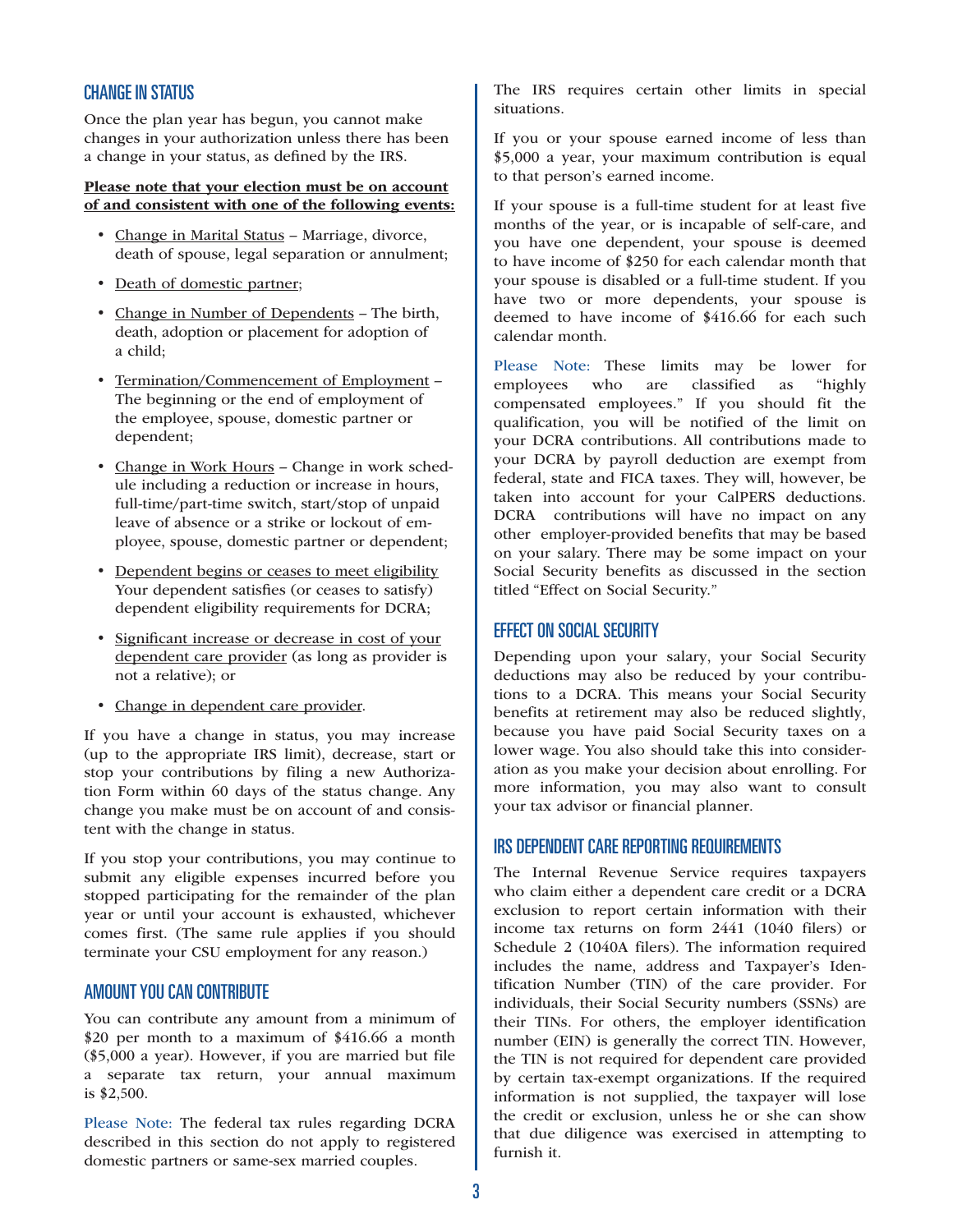Any one of the following documents may be used to show due diligence:

- 1. A completed Form W-1O, Dependent Care Provider's Identification and Certification. This is an IRS form that individuals should give to each of their care providers to complete and return;
- 2. A copy of the care provider's Social Security card or driver's license;
- 3. A recently printed letterhead or printed invoice from the provider if it includes the name, address and TIN of the provider; or
- 4. A copy of the completed Form W-4, Employee's Withholding Allowance Certificate, if the provider is the taxpayer's household employee.

## HOW TO PLAN YOUR CONTRIBUTIONS

If you are already paying dependent care expenses, you probably know your annual expenditures. By looking at your records for the past year, and inquiring about any increase in fees planned by your provider, you can estimate your contributions.

If dependent care expenses will be a new item in your budget, because you are expecting a baby or planning to take charge of a disabled relative, you will need to investigate available resources and their costs.

You must estimate your eligible expenses very carefully. As noted earlier, your authorization is irrevocable during the plan year unless you have a change in status event. In addition, any money left in your DCRA after your expenses have been paid

for the enrollment period will be forfeited. In addition, the IRS prohibits the transfer of funds from one pretax account to another. If you participate in both the Health Care Reimbursement Account and the Dependent Care Reimbursement Account, you cannot use your Dependent Care Reimbursement Account for reimbursement of health care costs, or vice versa.

## HOW TO CLAIM REIMBURSEMENT

CSU Dependent Care/Health Care Reimbursement Account claim forms are available from your Benefits Representative or the Claims Administrator, ASI. Claim forms may also be downloaded from ASI's website at: www.asiflex.com. ASI can be contacted toll-free at (800) 659-3035.

You can file a claim for reimbursement online with your ASI-assigned user ID and password, or by completing the form and attaching an itemized bill for your dependent care expenses. If you wish to keep your originals, you may submit photocopies of your bills.

**You may also file a claim by using the ASIFlex mobile application. You can submit documentation by taking a picture, find information about your account and access your account statement at anytime. The mobile app can be downloaded on both the App Store and Google Play.** 

Each claim must include the name of the employee, the name of the dependent receiving care, the name and address of the person or facility providing care, dates of care, amounts charged, and the tax identification number of the care provider. (See the previous section, "IRS Dependent Care Reporting Requirements," for an explanation of provider tax identification numbers.) Claims cannot be paid without such verification of expenses, and copies of canceled checks are not sufficient documentation.

If the bill you are submitting is more than the amount currently in your DCRA, fill in the total amount of the bill as the reimbursement amount you are requesting. Although your actual reimbursement cannot exceed the amount currently in your account, excess expenses will be pended and paid to you automatically, as soon as additional money is available in your DCRA account (within the same plan year).

Completed claims can be submitted to the Claims Administrator online, by mail or facsimile, as indicated on the form. Currently, reimbursements are paid daily.

Your reimbursement will be either mailed to you, or electronically deposited in your savings or check-ing account (if you choose this option). There is no minimum reimbursement amount.

## CLAIMS FILING PERIOD AND EXTENSION

You may file claims for expenses incurred during the plan year (January 1 – December 31) any time up to six months after the end of the plan year. Therefore, your claim(s) must be postmarked by June 30 following the end of the plan year or any balance remaining in DCRA after June 30 will be forfeited.

If you are enrolled in DCRA through December 31 of any plan year and have a remaining account balance, you can also file claims for reimbursement under the grace period extension for any eligible expenses that are incurred January 1 through March 15 of the following plan year.

Under the grace period extension, all DCRA claims for services incurred January 1st through March 15 of the following calendar year will automatically be processed against the previous plan year first if there is an account balance remaining after December 31 and filed by the claims filing deadline.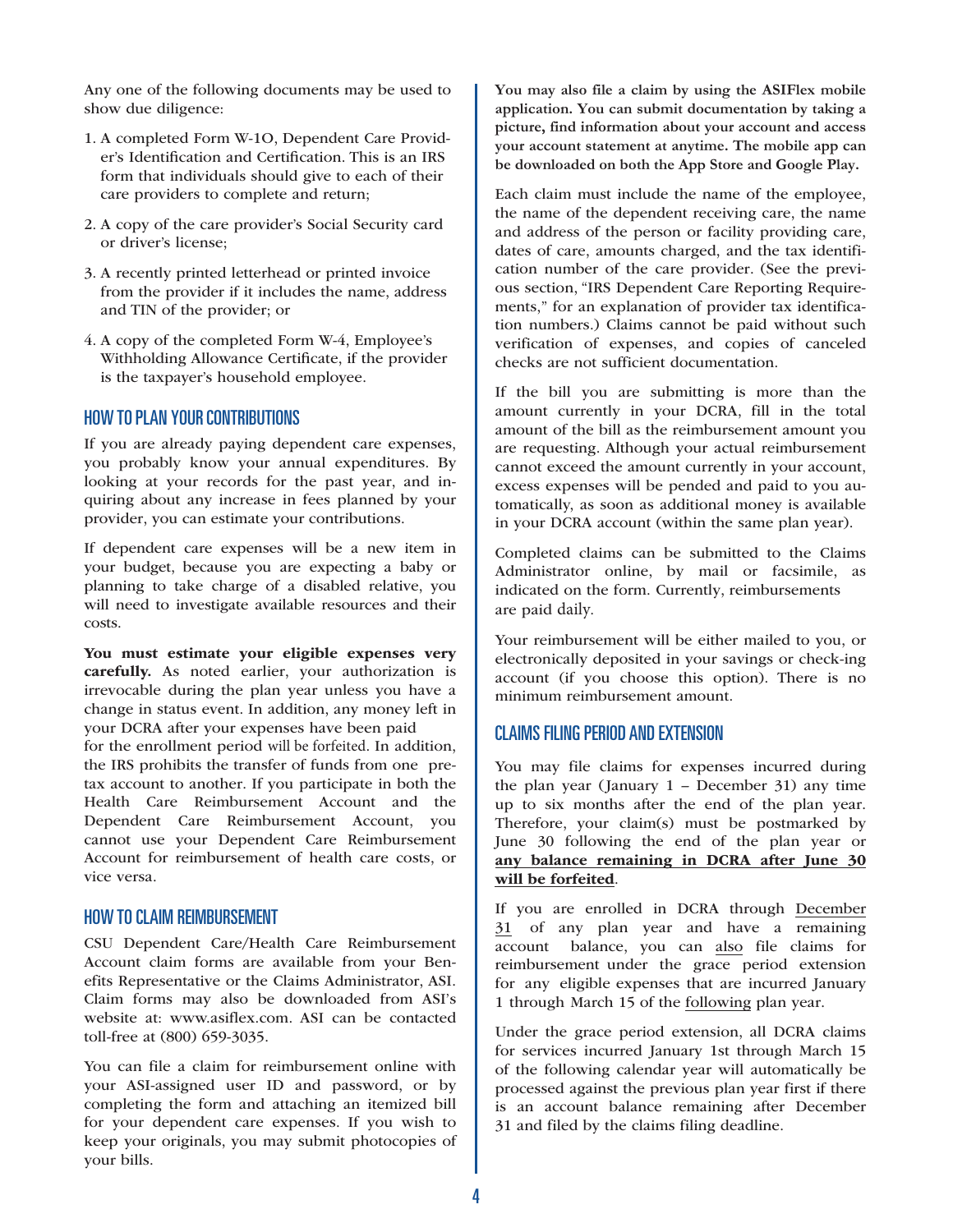**However, you can request that a claim incurred January 1 through March 15 be applied to the current plan year (must be enrolled) rather than the previous plan year. Such requests must be in writing and submitted with the claim for special handling.** 

If you choose to not re-enroll in DCRA for the subsequent plan year, you can utilize only the remaining account balance in your account as of December 31 for reimbursement of eligible grace period claims that are incurred January 1 through March 15 of the following year.

Claims applicable to DCRA cannot be reimbursed from HCRA account balances, and vice versa.

Please Note: if your participation in DCRA is terminated prior to December 31, you are ineligible to file any claims under the grace period extension.

## CLAIMS DENIAL AND APPEAL

You will receive written notice of any denied claims. You will have 60 days from the date of the written notice to file an appeal of that specific claim denial with the Claims Administrator. The Claims Administrator will provide you with a written notice of the resolution of the appeal within 60 days of the appeal.

## TERMINATION OF YOUR PARTICIPATION/PLAN

Your participation in the Dependent Care Reimbursement Account will end as of the later of the following:

- At the end of the month in which you last contributed (for claim filing purposes, eligible expenses only will be reimbursed for services provided through the end of this period). For example, if you terminate in May, your last contribution to DCRA is taken from your May salary, and your participation ends June 30.
- The end of the current plan year if you fail to re-enroll during the annual open enrollment period.
- Upon termination of your employment.
- The date of your death.
- Upon termination of this plan.

This plan may be terminated by the CSU only as of the end of any plan year.

Any amounts credited to your account as of the end of the plan year, that remain unclaimed through the reimbursement process by the following June 30, will be forfeited.

## FINAL NOTE

Through the Dependent Care Reimbursement Account, it is possible to pay for dependent care expenses on a tax-advantaged basis easily and automatically. If you carefully consider your decision to participate, you will find it a worthwhile addition to your CSU benefits package.

Refer to Internal Revenue Service (IRS) Publication 503 for additional information.

The IRS website address is: http://www.irs.ustreas.gov.